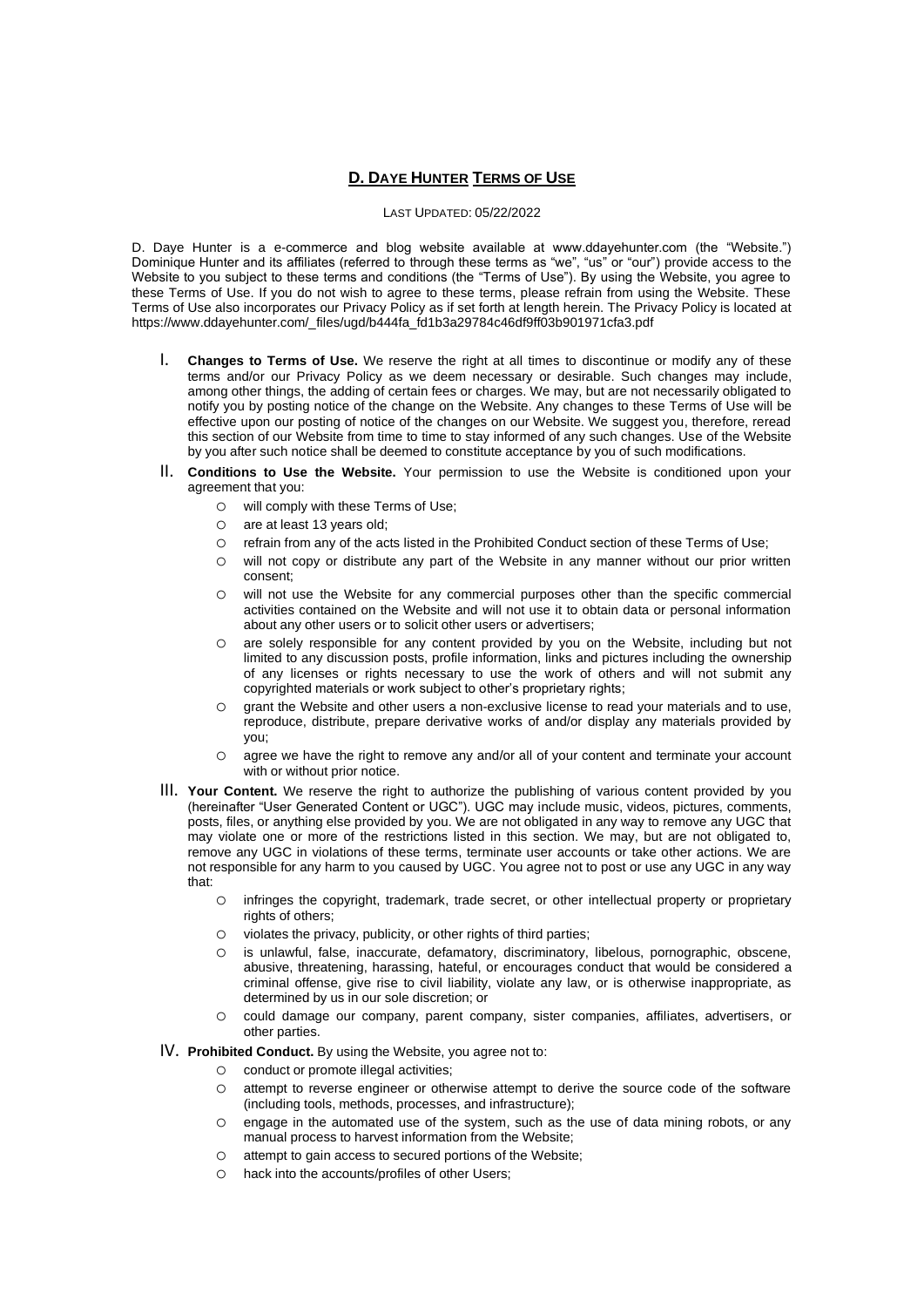- o infringe upon the copyright of us or third parties whose content is hosted on the Website;
- o harass other Users of the Website;
- o violate the rights of other Users of the Website;
- o post materials that we deem to be inappropriate or offensive;
- o sell or otherwise transfer your account/profile without our express permission;
- o use the Website to generate unsolicited email advertisements or spam;
- o use our services as part of any effort to compete with us;
- o interfere in any way with the proper functioning of the Website;
- V. **Links to Other Sites.** We may have links to third-party websites that are not owned, controlled or operated by us. We do not assume any responsibility for the content, privacy policies, or practices of any other websites or their owners. We are not endorsing or recommending any other websites, products or services by the simple inclusion of a link to another website. If you choose to access a third-party link it is at your own risk.
- VI. **Liability for Acts of Advertisers.** You waive and release us, our officers, directors, representatives, employees and agents and all of our parent companies, affiliates, related companies and their officers, directors, representatives, employees and agents from, any claims, liabilities, damages, or injury arising from or related to any act or omission of any of the advertisers and/or any goods and/or services provided in connection therewith. Likewise, we make no representations, endorsements, warranties regarding the merchantability, suitability, reputation, professionalism or any other warranties of any kind whatsoever regarding any advertisements on the Website..
- VII. **Promotions, Sweepstakes and other Contests.** We reserve the right to, on occasion, offer special promotions, contests and/or sweepstakes intended to provide you an incentive to use or promote the Website or engage with advertisers or others associated with the Website. The applicable rules will be posted on the Website in or near the description of each such promotion. We reserve the right to interpret the rules related to any such promotion, contest or sweepstakes in our sole discretion, and you hereby agree to our interpretation.
- VIII. **Products or Services.** The following terms in these Terms of Use are applicable to those who make a purchase of goods and services through the Website.
	- o *Product Descriptions.* We make great effort to put accurate product information, descriptions and images on the Website, but will not be held responsible for any mistakes or omissions to any information made available. The description of products are subject to change at any time without notice, at our sole discretion.
	- o *Prices.* Prices for our goods and services are subject to change without notice. Prices on the website do not include delivery charges. Any delivery charges are clearly listed before checkout. We shall not be liable to you or any third party for any price change.
	- o *Modifications.* Prices for our goods and services are subject to change without notice. We reserve the right at any time to modify or discontinue any goods and services (or any part or content thereof) without notice at any time. We shall not be liable to you or any third party for any modification, suspension or discontinuance of any of our goods and services.
	- o *Tax.* If required by law, tax will be collected from a user at the time of purchase..
	- o *Payment for Services.* Full payment for services are made upon placing an order..
	- o *Method of Payment.* We accept the following methods of payment: Credit card and PayPal
	- o *Unavailable Products.* If, after purchasing and completing payment for a product, that product is unavailable, you will be refunded the purchase price, we will contact you to inquire about whether you want to wait until the product is available. If within 30 days we receive no response, you will be refunded the purchase price, including any amount paid for delivery, within 30 days. If no response is received and the product becomes available within 30 days, we will promptly ship the product to you. If an unavailable product will not be restocked, we will refund you..
	- o *Discretion.* We reserve the right but are not obligated, to limit the sales of our goods and services to any person, geographic region or jurisdiction. We may exercise this right on a case-by-case basis. We reserve the right to discontinue any product at any time. Any offer for any goods and services made on this site is void where prohibited.
- IX. **Delivery.** Delivery dates are estimates, and time is not of the essence for the delivery dates. All shipments will be made Ex Works from our shipping location unless otherwise specified. Delivery to a carrier constitutes delivery to you. A product purchased under these Terms of Use shall be deemed accepted by you and title will transfer to you upon shipment. It is your responsibility to seek compensation from the carrier for damaged or missing products. We are not responsible for any claims or damages resulting from a delay in delivery or failure to perform which results from force majeure.
- X. **Refund Policy.** We want you to be satisfied with our goods and services. If you feel there was a problem with the goods and services you received, please refer to our Refund Policy posted here: https://www.ddayehunter.com/store-policies
- XI. **General Maintenance.** We may make the website unavailable for periods of time for general maintenance. The length of such unavailability will be kept to a minimum, but we offer no guaranty as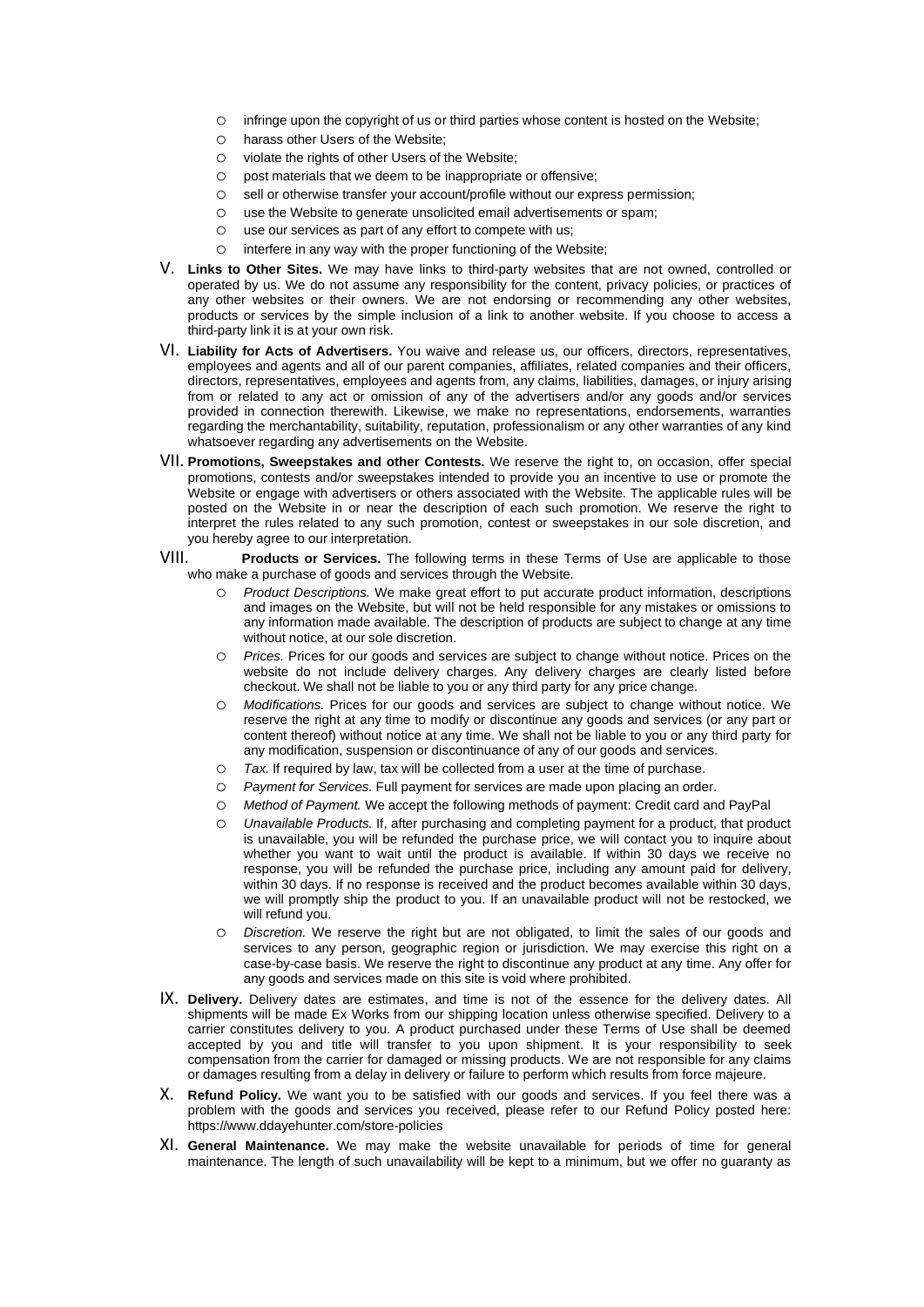to a length of time the website may be unavailable. We are not liable for any issue that may arise from such unavailability.

- XII. **Termination.** We reserve the right to alter or discontinue the Website or any of the services provided herein at any time without prior notice. We also reserve the right to terminate these Terms of Use at our election and for any reason, without prior notice. The agreement between us and you will automatically terminate if, in our sole discretion, you violate any of These Terms of Use set forth below. A termination will result in the immediate cessation of access to the Website. The Disclaimers of Warranty and Limitation of Liability, all terms and conditions related to your content, and Indemnity sections shall survive the termination of the agreement between you and us.
- XIII. **Disclaimers of Warranty.** We provide the Website and the related goods and services "as is", "where is", and "as available." We make no express and/or implied warranties or guarantees about the Website, the goods and services described thereon or the Advertisers. TO THE MAXIMUM EXTENT PERMITTED BY LAW, WE AND OUR OFFICERS, DIRECTORS, AGENTS, VENDORS, AND THE MERCHANTS WHO ADVERTISE WITH US DISCLAIM ANY AND ALL EXPRESS OR IMPLIED WARRANTIES THAT THE WEBSITE AND SERIVCES ARE MERCHANTABLE, OF SATISFACTORY QUALITY, ACCURATE, TIMELY OR FIT FOR A PARTICULAR PURPOSE OR NEED. WE IN NO WAY GUARANTEE THAT WE WILL MEET YOUR REQUIREMENTS, IS ERROR-FREE, ACCURATE, RELIABLE, WITHOUT INTERRUPTION OR AVAILABLE AT ALL TIMES. WE MAKE NO GUARANTEE THAT YOU WILL BE ABLE TO ACCESS OR USE THE WEBSITE AT TIMES OR LOCATIONS OF YOUR CHOOSING. WE DISCLAIM, TO THE FULLEST EXTENT PERMITTED BY APPLICABLE LAW, (A) ANY ENDORSEMENT OF OR LIABILITY FOR CONTENT AND HYPERLINKS; (B) INACCURACY, INCOMPLETENESS OR TIMELINESS OF THE SERVICES; (C) THE TRANSMISSION OF VIRUSES OR THE OCCURRENCE OF DATA CORRUPTION; AND (D) DAMAGES AS A RESULT OF THE TRANSMISSION, USE OR INABILITY TO USE THE SERVICES, INCLUDING THE UNAVAILABILITY OF THE SERVICES, OR CIRCUMSTANCES OVER WHICH THE ORGANIZATION HAS NO CONTROL.
- XIV. **Limitations of Liability.** WE, OUR AFFILIATES, OFFICERS, DIRECTORS, AGENTS, VENDORS, AND MERCHANTS WHO ADVERTISE HERE, SHALL NOT BE LIABLE FOR ANY INDIRECT, SPECIAL, INCIDENTAL, CONSEQUENTIAL OR EXEMPLARY DAMAGES ARISING FROM YOUR USE OF, INABILITY TO USE, OR RELIANCE UPON THE WEBSITE IN ANY WAY. THESE EXCLUSIONS APPLY TO ANY CLAIMS FOR LOST PROFITS, LOST DATA, LOSS OF GOODWILL, WORK STOPPAGE, COMPUTER FAILURE OR MALFUNCTION, DAMAGE TO ANY OTHER EQUIPMENT, OR ANY OTHER COMMERCIAL DAMAGES OR LOSSES, EVEN IF WE KNEW OR SHOULD HAVE KNOWN OF THE POSSIBILITY OF SUCH DAMAGES. IF ANY JURISDICTION DOES NOT ALLOW THE EXCLUSION OR THE LIMITATION OF LIABILITY FOR CONSEQUENTIAL OR INCIDENTAL DAMAGES, IN SUCH JURISDICTION, OUR LIABILITY, AND THE LIABILITY OF OUR AFFILIATES, OFFICERS, DIRECTORS, AGENTS, VENDORS, AND MERCHANTS WHO ADVERTISE HERE, SHALL BE LIMITED TO THE EXTENT PERMITTED BY LAW. YOUR SOLE AND EXCLUSIVE REMEDY FOR ANY OF THE ABOVE DISPUTES OR CLAIMS WITH US IS TO CEASE USE OF THE WEBSITE. NOTHING IN THESE TERMS OF USE SHALL BE DEEMED TO EXCLUDE OR LIMIT YOUR LIABILITY IN RESPECT OF ANY INDEMNITY GIVEN BY YOU UNDER THESE TERMS OF USE. THE FOREGOING DOES NOT AFFECT ANY LIABILITY WHICH CANNOT BE EXCLUDED OR LIMITED UNDER APPLICABLE LAW.
	- o In connection with the foregoing release, you hereby waive California Civil Code Section 1542 (and any similar provision in any other jurisdiction) which states: "A general release does not extend to claims which the creditor does not know or suspect to exist in his favor at the time of executing the release, which, if known by him must have materially affected his settlement with the debtor."
- XV. **Indemnity.** You agree to defend, indemnify and hold harmless us, our officers, directors, representatives, employees and agents and all of our parent companies, affiliates, related companies and their officers, directors, representatives, employees and agents from and against any and all claims, damages, obligations, losses, liabilities, costs or debt, and expenses (including but not limited to reasonable attorney's fees) arising from: (i) your violation of any term of these Terms of Use; (ii) your violation of any third party right, including without limitation any copyright, property, privacy right, or any and all intangible or intellectual property rights; or (iii) any claim that any of your UGC causes damage to a third party.

- XVI. **Intellectual Property.**
	- $\circ$  We, or people from whom we obtained a license, retain ownership of all intellectual property rights of any kind associated with the Website, including all applicable trademarks, copyrights and other proprietary rights such as trade secrets. Through the use of this Website pursuant to these Terms of Use, you have a limited right to use the Website, but in no way are we granting any license to you under any of those intellectual property rights. We reserve all rights that are not expressly granted to you in these Terms of Use. You may print limited numbers of one or more pages from the Website for your personal use.
	- o We retain, to the maximum extent possible, all ownership, without limitation, of all the text, software, scripts, graphics, photos, sounds, interactive features and the trademarks, service marks and logos contained therein ("Marks") unless they are marks used by Merchants who have provided them to us for use on this Website. The Marks are owned or licensed to us, subject to copyright and other intellectual property rights under the law of the United States of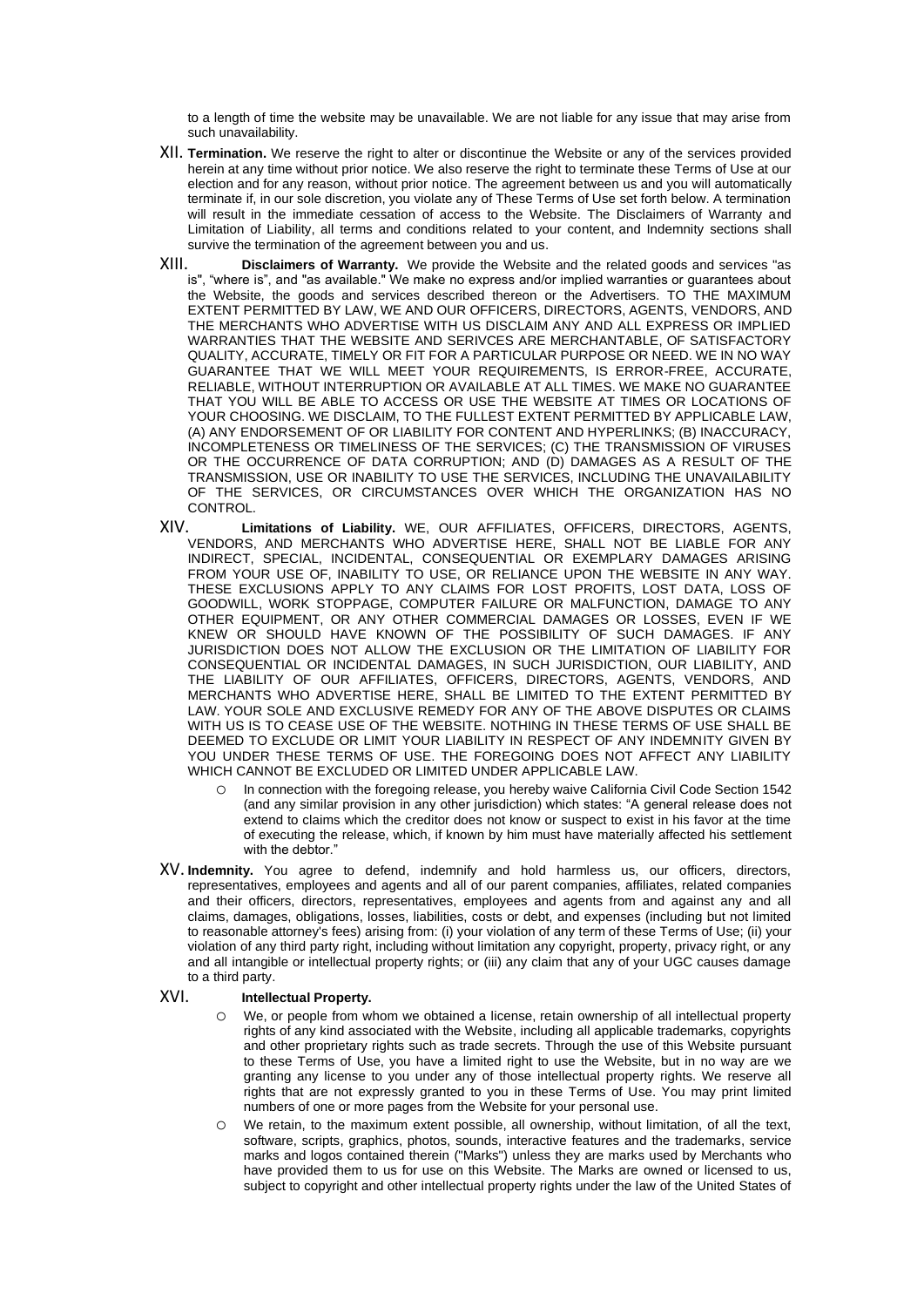America, the law of the jurisdiction where you reside, and international conventions. All content on the Website provided by us is provided to you "AS IS" for your information and personal use only and may not be used, copied, reproduced, modified, distributed, transmitted, broadcast, displayed, sold, licensed, or otherwise exploited for any other purposes whatsoever without the prior written consent of the respective owners. We reserve all rights not expressly granted in and to the Website.

- o You retain any intellectual property rights in any copyrighted materials and trademarks that are contained in UGC that you post to the Website. You grant us an irrevocable, perpetual, non-exclusive, royalty-free, fully paid, worldwide license, with rights to sublicense through multiple levels of sublicensees, to reproduce, make derivative works of, translate, distribute, publicly perform and publicly display in any form or medium, whether now known or later developed, make, use, sell, import, offer for sale, otherwise commercially exploit and exercise any and all such rights, under any and all of your intellectual property rights related to the UGC in any manner we choose..
- XVII. **Copyright Notice.** If you believe we have infringed on your copyrights, please submit a notification pursuant to the Digital Millennium Copyright Act (17 U.S.C. § 512(c)(3)) in writing to.Dominique Hunter by email at dominique.dayehunter@ddayehunter.com or at [ddayehunterdesigns@gmail.com](mailto:ddayehunterdesigns@gmail.com) with the Subject: "copyright notice." Your notice needs to include: (1) A physical or electronic signature of a person authorized to act on behalf of the owner of an exclusive right that is allegedly infringed; (2) Identification of the copyrighted work claimed to have been infringed, or, if multiple copyrighted works at a single online site are covered by a single notification, a representative list of such works at that site; (3) Identification of the material that is claimed to be infringing or to be the subject of infringing activity and that is to be removed or access to which is to be disabled and information reasonably sufficient to permit the service provider to locate the material; (4) Information reasonably sufficient to permit the service provider to contact you, such as an address, telephone number, and, if available, an electronic mail; (5) A statement that you have a good faith belief that use of the material in the manner complained of is not authorized by the copyright owner, its agent, or the law; and (6) A statement that the information in the notification is accurate, and under penalty of perjury, that you are authorized to act on behalf of the owner of an exclusive right that is allegedly infringed..
- XVIII. **Entire Agreement.** These Terms of Use, including the Privacy Policy, constitutes the entire agreement of the parties with respect to the subject matter hereof. No waiver by either party of any breach or default hereunder is a waiver of any preceding or subsequent breach or default.
- XIX. **Choice of Law.** To the maximum extent authorized by law, the laws of the State of Arizona govern the interpretation of these Terms of Use and any disputes arising in connection with it, regardless of conflict of laws principles.
- XX. **Dispute Resolution.** Any claim or dispute between you and us, our officers, directors, agents, parent companies and vendors that arises out of or relates to this Agreement or use of the Website shall be submitted to mediation. Mediation shall be conducted in Maricopa County, Arizona..If, after a good faith effort to resolve the dispute in mediation, no resolution has been reached then the dispute shall be decided by binding arbitration. Arbitration shall be initiated in Maricopa County, Arizona or shall be done entirely remote. Arbitration shall be subject to the Federal Arbitration Act and not any state arbitration law. Unless otherwise agreed upon by the parties in writing, the arbitration will be conducted before one arbitrator and will be governed by the American Arbitration Association's ("AAA") Commercial Arbitration Rules and, if the arbitrator deems them applicable, the Supplementary Procedures for Consumer Related Disputes (collectively, the "Rules and Procedures"). To the fullest extent permitted by applicable law, you and we must abide by the following rules: (1) ANY CLAIMS BROUGHT BY YOU OR US MUST BE BROUGHT IN THE PARTY'S INDIVIDUAL CAPACITY, AND NOT AS A PLAINTIFF OR CLASS MEMBER IN ANY PURPORTED CLASS OR REPRESENTATIVE PROCEEDING; (2) THE ARBITRATOR MAY NOT CONSOLIDATE MORE THAN ONE PERSON'S CLAIMS, MAY NOT OTHERWISE PRESIDE OVER ANY FORM OF A REPRESENTATIVE OR CLASS PROCEEDING, AND MAY NOT AWARD CLASS-WIDE RELIEF; (3) the arbitration shall be confidential, and neither you nor we may disclose the existence, content or results of any arbitration, except as may be required by law or for purposes of enforcement of the arbitration award; and (4) the arbitrator may award any individual relief or individual remedies that are permitted by applicable law..
- XXI. **Headings.** The section headings used herein are for convenience only and shall be of no legal force or effect.
- XXII. **Severability.** If any provision of these Terms of Use is held invalid by a court of competent jurisdiction, such invalidity shall not affect the enforceability of any other provisions contained in these Terms of Use, and the remaining portions of these Terms of Use shall continue in full force and effect.
- XXIII. **Third Party Beneficiaries.** There are no third-party beneficiaries of these Terms of Use. You may not assign these Terms of Use or your rights and obligations hereunder, in whole or in part, to any third party without our prior written consent, and any attempt by you to do so will be invalid. No one shall be deemed a third-party beneficiary to these Terms of Use.
- XXIV. **Contact.** Dominique Hunter is located in Chandler, Arizona 85224. If you have questions about these Terms of Use, you may contact Dominique Hunter by:
	- o Email at dominique.dayehunter@ddayehunter.com;